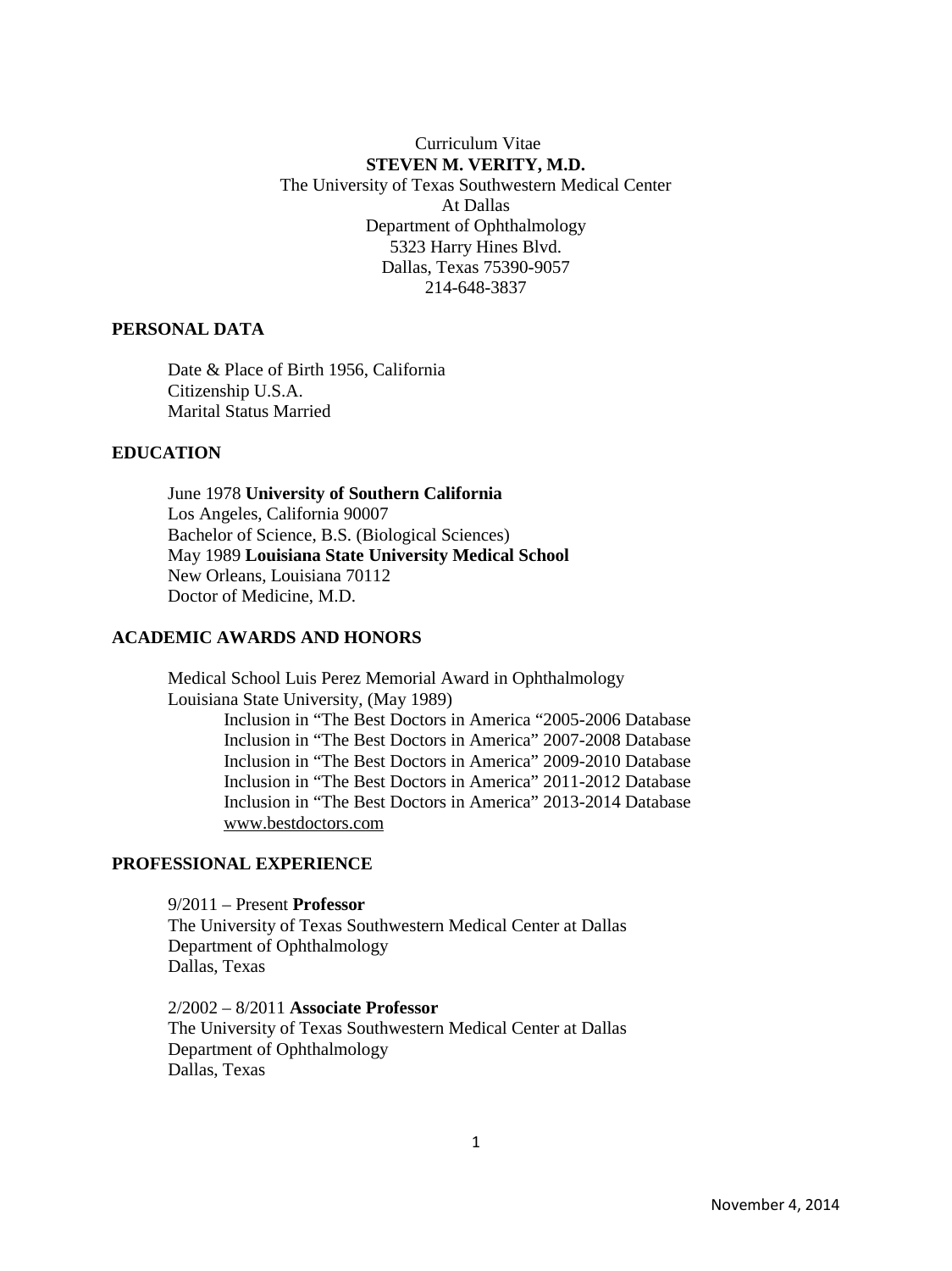#### 7/1995 – 2/2002 **Assistant Professor**  Saint Louis University School of Medicine Department of Ophthalmology Saint Louis University Eye Institute St. Louis, Missouri

## 7/1993 – 6/1995 **Cornea and External Disease Fellowship**

Keratorefractive Surgery Anheuser-Busch Eye Institute Saint Louis University Directors: David J. Schanzlin, M.D. Kerry K. Assil, M.D.

#### 7/1989 – 6/1993 **Internship and Residency**

University of Texas Southwestern Medical Center Department of Ophthalmology 5323 Harry Hines Boulevard Dallas, Texas 75235-9057

#### 7/1984 – 6/1989 **Chief Research Assistant**

Corneal Preservation and Epikeratophakia LSU Eye Center 2020 Gravier Street, Suite B New Orleans, Louisiana 70112 Directors: Herbert E. Kaufman, M.D. Marguerite B. McDonald, M.D.

#### 7/1980 – 6/1984 **Chief Research Assistant**

Keratorefractive Surgery Projects: Keratophakia: Safety and Efficacy Estelle Doheny Eye Foundation Los Angeles, California 90033 Directors: Anthony B. Nesburn, M.D. Ezra Maguen, M.D.

## **BOARD CERTIFICATION**

American Board of Ophthalmology, 6/1996; recertification 2006

## **PROFESSIONAL MEMBERSHIP**

American Medical Association

Association for Research in Vision and Ophthalmology

American Academy of Ophthalmology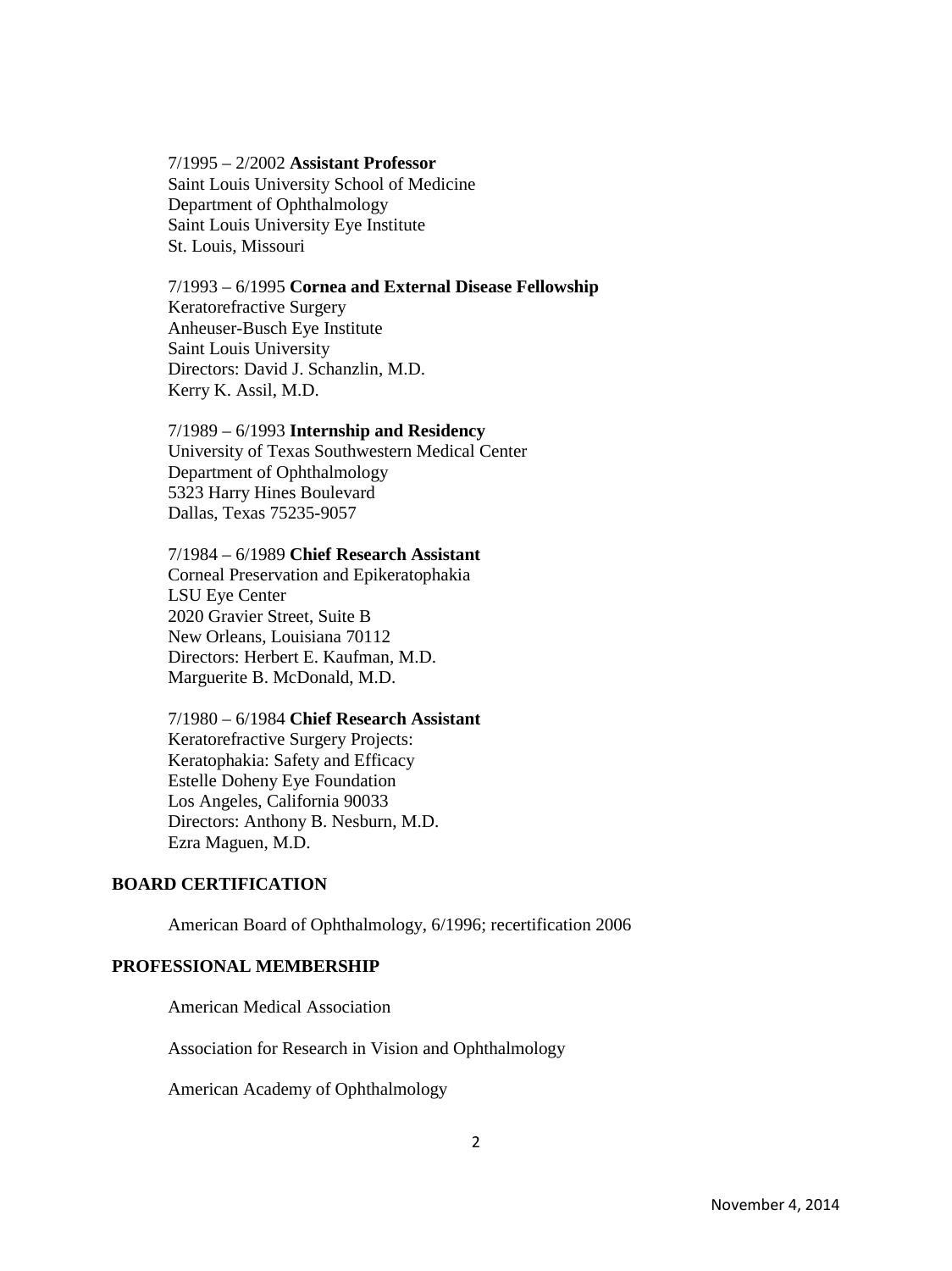American Society of Cataract and Refractive Surgery

Castroviejo Cornea Society

Contact Lens Association of Ophthalmologists

Eyebank Association of America

International Society of Refractive Surgery

Texas Ophthalmological Association

Texas Medical Association

Dallas Academy of Ophthalmology

Dallas County Medical Society

#### **JOURNALS REFEREED**

Archives of Ophthalmology

Journal of Cataract and Refractive Surgery

Cornea

Ophthalmology

Refractive and Corneal Surgery

Comprehensive Ophthalmology Update

European Journal of Ophthalmology

## **OTHER ACADEMIC ACTIVITIES**

May 18, 1995 Session Moderator: "Refractive Surgery." Association for Research in Vision and Ophthalmology Annual Meeting, Ft. Lauderdale, Florida.

July 1995 Clinical Investigator, Evaluation of the Intrastromal Corneal Ring

July 1994 Clinical Investigator, The Refractive Keratoplasty Study Group (TRKS)

May 1996 Clinical Investigator, The TurboKeratome Keratorefractive Study Group

June 1999 Instructor, Midwest Academic Refractive Consortium (MARC)

May 23, 2000 Session Panelist: "Intracorneal Ring Segments." American Society of Cataract and Refractive Surgery Annual Meeting, Boston, MA.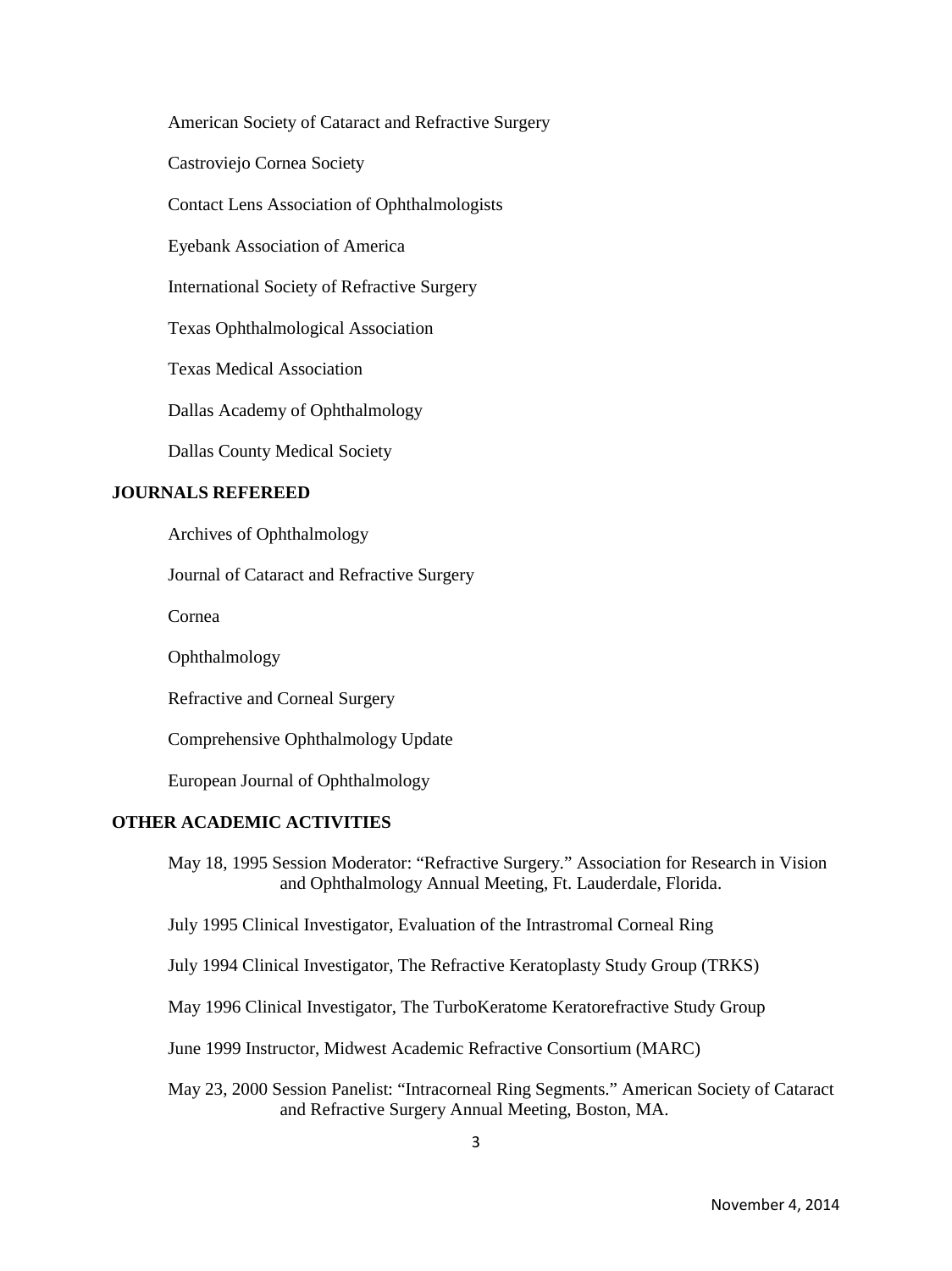## **INVITED PAPERS/BOOK CHAPTERS**

- 1. Verity SM, Schanzlin DJ: Onlay lamellar refractive corneal surgery. Seminars in Ophthalmology 9:130-138, 1994.
- 2. Verity SM, Schanzlin DJ: The intrastromal corneal ring for the correction of myopia. In: Azar D, ed., Refractive Surgery. Stamford: Appleton and Lange, 1997: 365-372.
- 3. Verity SM, Schanzlin DJ: The intrastromal corneal ring. In: Elander R, Rich L, Robin J, eds., Textbook of Refractive Surgery. Philadelphia: W.B. Saunders, 1997: 415-419.
- 4. Verity SM: Highlights of the ASCRS 2000 Annual Meeting. "Rapid Visual Results with Intacs." Boston: Ophthalmology Interactive; 2000. (CD-ROM)
- 5. Verity SM: Additive Refractive Surgery: Products and Techniques. "Rapid Visual Results with Intacs." Boston: Ophthalmology Interactive; 2000. (CD-ROM)
- 6. Verity SM, Schanzlin DJ: The intrastromal corneal ring for the correction of myopia and keratoconus. In: Azar D and Gatinel D, eds., Refractive Surgery,  $2^{nd}$  edition. Elsevier Press, 2007:357-361.
- 7. Verity SM, Schanzlin DJ: The intrastromal corneal ring. In: Brightbill FS, McDonnell PJ, McGhee CNJ, Farjo AA, Serdarevic ON, (eds). Corneal Surgery,  $4^{\frac{th}{2}}$ edition. Elsevier Press, 2009:771-776.

## **PUBLISHED ABSTRACTS**

- 1. Verity SM, Maguen E, Pinhas S, Nesburn AB. Rehydration characteristics and histological properties of lyophilized corneal tissue. *Invest Ophthalmol Vis Sci* 22 (Suppl): 201, 1982.
- 2. Pinhas S, Maguen, Willey DE, Verity SM, Nesburn AB. Intralamellar corneal xenografts with lyophilized lenticules in the cat and rabbit. *Invest Ophthalmol Vis Sci* 22 (Suppl): 240,1982.
- 3. Jester JV, Schanzlin DJ, Logan D, Verity SM, Sampson A. Effects of keratorefractive cryotechniques on the cornea. In vitro studies. *Invest Ophthalmol Vis Sci* 22 (Suppl): 201, 1982.
- 4. Maguen E, Nesburn AB, Verity SM, Pinhas S. Keratophakia with lyophilized cornea ground at room temperature *Invest Ophthalmol Vis Sci* 22 (Suppl): 241, 1982.
- 5. Verity SM, Maguen E, Pinhas S, Willey DE, Delmage JM, Nesburn AB. Lenticule clarity and keratocyte repopulation characteristics of intralamellar corneal porcine xenografts in the rabbit. *Invest Ophthalmol Vis Sci* 24 (Suppl): 149, 1983.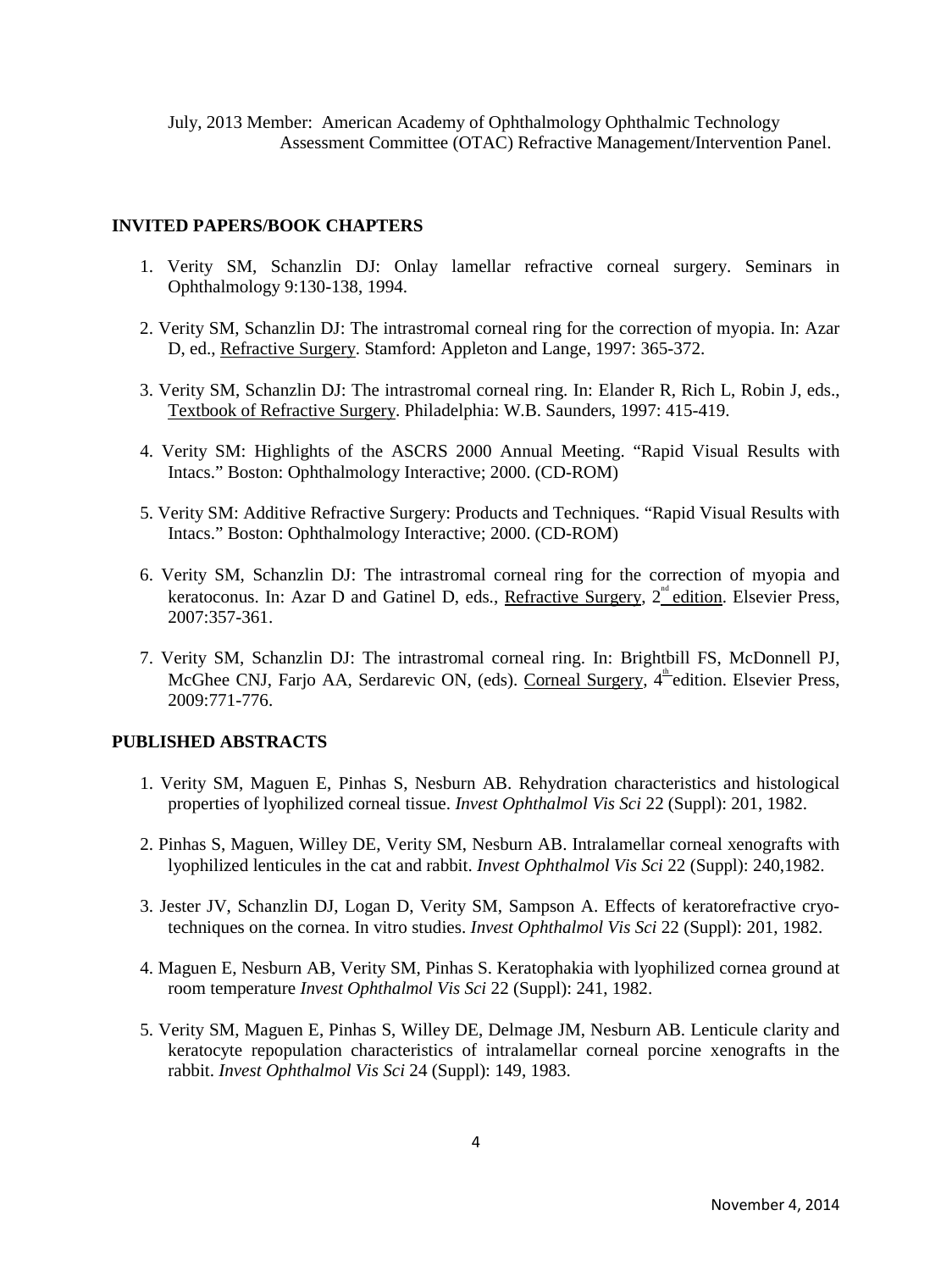- 6. Maguen E, Pinhas S, Verity SM, Nesburn AB. Long-term follow-up of keratophakia with lyophilized porcine lenticules in the cat. *Invest Ophthalmol Vis Sci* 24 (Suppl): 148, 1983.
- 7. Pinhas S, Maguen E, Willey DE, Verity SM, Nesburn AB. Intralamellar corneal xenografts with lyophilized porcine lenticules in the rabbit. *Invest Ophthalmol Vis Sci* 24 (Suppl): 128, 1983.
- 8. Verity SM, Maguen E, Pinhas S, Nesburn AB. Scanning electron microscopy of surfaces of lathed corneal lenticules. *Invest Ophthalmol Vis Sci* 25 (Suppl): 334, 1984.
- 9. Willey DE, Maguen E, Nakamura T, Verity SM, Pinhas S, Nesburn, AB. Specificity of rabbit antibody elicited following rejection of intralamellar cornea porcine xenografts. *Invest Ophthalmol Vis Sci* 25 (Suppl): 27, 1984.
- 10. McDonald M, Salmeron B, Verity S, Hanson J, Suarez E, Kaufman HE. Toric epikeratophakia in Rhesus monkeys. *Invest Ophthalmol Vis Sci* 26 (Suppl): 152, 1985.
- 11. Suarez E, McDonald M, Klyce S, Verity S, Salmeron B, Kaufman HE. Myopic epikeratophakia - new design. *Invest Ophthalmol Vis Sci* 26 (Suppl): 203, 1985.
- 12. McDonald MB, Verity SM, Hansen J, Kaufman HE. Preliminary results of toric epikeratophakia. *Invest Ophthalmol Vis Sci* 27 (Suppl): 14, 1986.
- 13. Abdel Megeed M, Salmeron B, Santana E, Beuerman RW, Verity S, McDonald M, Kaufman H. Dry state epikeratophakia: A histopathologic study. *Invest Ophthalmol Vis Sci* 30 (Suppl): 187, 1989.
- 14. Verity SM, Wilson SE, Conger DL. Accuracy and precision of the EyeSys and TMS-1 computerized corneal topographic analysis systems. *Invest Ophthalmol Vis Sci* 32 (Suppl): 1000, 1991.
- 15. Verity SM, Wilson SE, Lloyd SA, He Y. Fibroblast growth factor receptor messenger RNA expression in corneal cells. *Invest Ophthalmol Vis Sci* 33 (Suppl): 1027, 1992.
- 16. Verity SM, Berman M, Bird R, Cunningham T, Hall B, Hill Y, Via M, Shine V. rTIMP-2 treatment of alkali-burned rabbit corneas. *Invest Ophthalmol Vis Sci* 34 (Suppl): 1059, 1993.
- 17. Schanzlin DJ, Assil KK, Barrett AM, Verity SM, ICR Study Group. Corneal curvature analysis following explantation of the Intrastromal Corneal Ring (ICR). *Ophthalmology* 100 (Suppl): 126, 1993.
- 18. Verity SM, Assil KK, Talamo JH, Chayet A, Lane S. The combined (Genesis) technique of radial keratotomy: A prospective, multi-center trial. *Ophthalmology* 101 (Suppl): 73, 1994.
- 19. Verity SM, Torres FY, Suarez E, Assil KK. Two incision radial keratotomy for low myopia with astigmatism. *Invest Ophthalmol Vis Sci* 36 (Suppl): S831, 1995.
- 20. Parks RA, Verity SM, Assil KK. Radial keratotomy for topographically confirmed residual myopic astigmatism. *Invest Ophthalmol Vis Sci* 36 (Suppl): S831, 1995.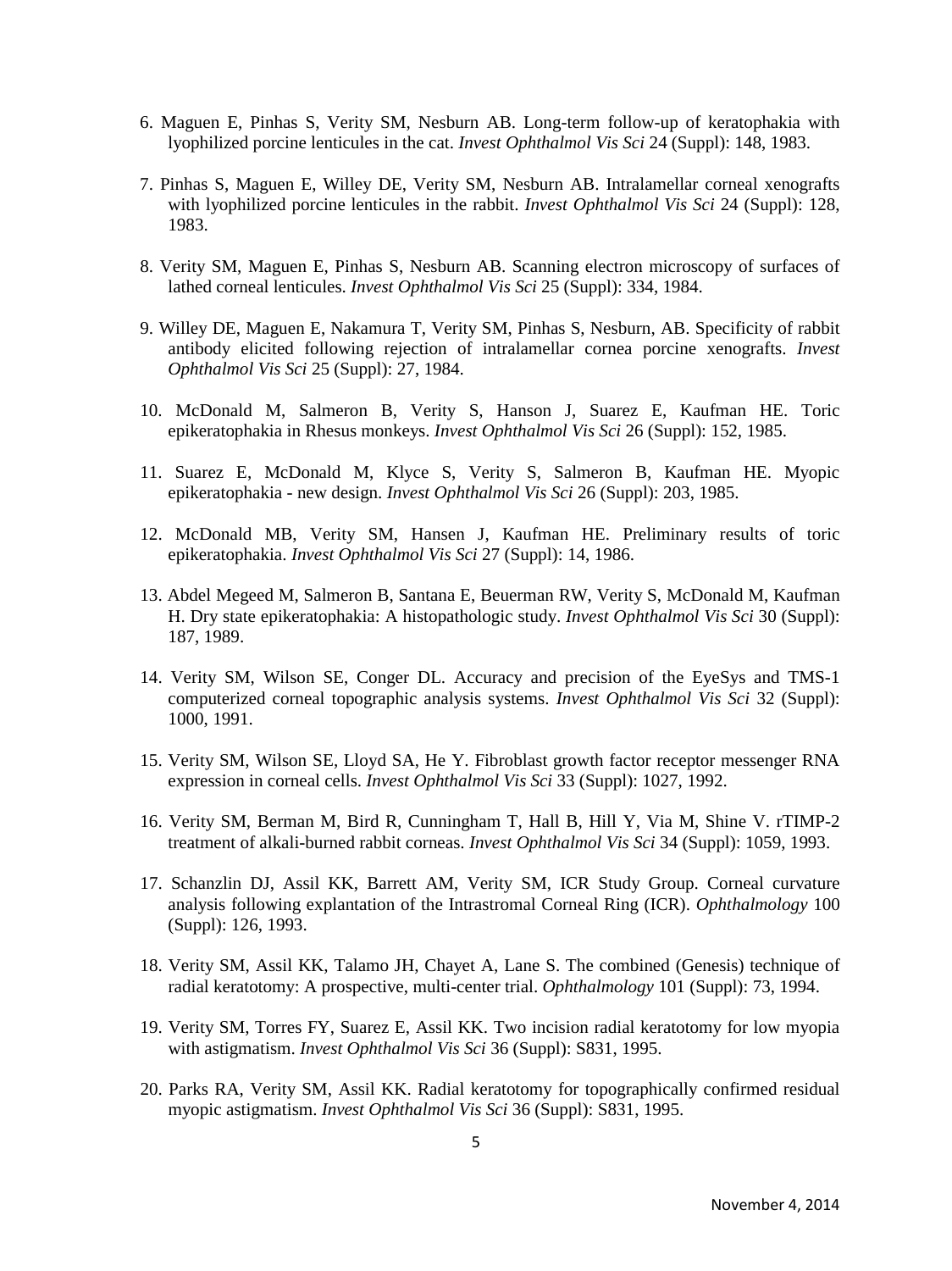- 21. Wolf TC, Assil KK, Verity SM, Talamo JH, Rapoza PA, Chayet A, Lane S, Kenyon KR. Combined technique (Genesis) radial keratotomy (RK): A prospective, multicenter study. *Invest Ophthalmol Vis Sci* 36 (Suppl): S434, 1995.
- 22. Ito M, Quantock AJ, Verity SM, Kash RL, Silvestrini T, Schanzlin DJ. The morphology of rabbit corneal stroma following insertion of a soft ICR (intrastromal corneal ring). *Invest Ophthalmol Vis Sci* 36 (Suppl): S989, 1995.
- 23. Verity SM, Ito M, Quantock AJ, Frankel R, Schanzlin DJ. ICR (intrastromal corneal ring) astigmatism arcs for the correction of corneal astigmatism: an eyebank study. *Invest Ophthalmol Vis Sci* 37 (Suppl): S573, 1996.
- 24. Quantock AJ, Fullwood NJ, Thonar EJ-MA, Waltman SR, Capel MS, Kincaid MC, Ito M, Verity SM, Schanzlin DJ. Stromal, Descemet's and endothelial changes in macular corneal dystrophy type II. *Invest Ophthalmol Vis Sci* 37 (Suppl): S1019, 1996.
- 25. Verity SM, Frankel R, Schanzlin DJ. Magnitude and stability of topographic changes induced by the ICRS. *Invest Ophthalmol Vis Sci* 38 (Suppl): S1093, 1997.
- 26. Fouraker BD, Abbott RL, Asbell PA, Assil KK, Burris TE, Durrie DS, McDonald JE, Verity SM, Waring GO, Schanzlin DJ. Month 6 results from the Phase III evaluation of the ICRS for the correction of myopia. *Invest Ophthalmol Vis Sci* 39 (Suppl): S73, 1998.
- 27. Asbell PS, Abbott RL, Burris TE, Durrie DS, Lindstrom RL, Hardten D, Verity SM, Schanzlin DJ. The ICRS exchange procedure: case studies in adjustability. *Invest Ophthalmol Vis Sci* 39 (Suppl): S73, 1998.
- 28. Burris TE, Holmes-Higgin DK, Abbott RL, Asbell PA, Durrie DS, Verity SM, Schanzlin DJ. The ICRS exchange procedure: case studies in adjustability. *Invest Ophthalmol Vis Sci* 39 (Suppl): S74, 1998.
- 29. Ward SD, Worrall MA, Verity SM. Evaluation of pressure/flow characteristics of trabeculectomies using continuous direct intraocular pressure measurement in a cadaver model. *Invest Ophthalmol Vis Sci* 39 (Suppl): S487, 1998.
- 30. Verity SM, Luksich JA, Hartstein ME, Holds JB. Small incision external aponeurosis repair. *Invest Ophthalmol Vis Sci* 43: E-Abstract 1473, 2002.
- 31. Federovich IN, Verity SM, Tseng L. Influence of donor age on penetrating keratoplasty outcome. *Invest Ophthalmol Vis Sci* 44: E-Abstract 4667, 2003.
- 32. Verity SM, McCulley JP. "Refractive" pseudophakos IOL platform requirements. *Invest Ophthalmol Vis Sci* 45: E-Abstract 336, 2004.
- 33. Goldberg DF, Cavanagh HD, Bowman RW, Kelley P, Parmar D, Petroll M, Verity SM, McCulley JP. Keratocyte response following Intacs, Intracorneal inserts, *Invest Ophthalmol Vis Sci* 46: E-Abstract 2171, 2005.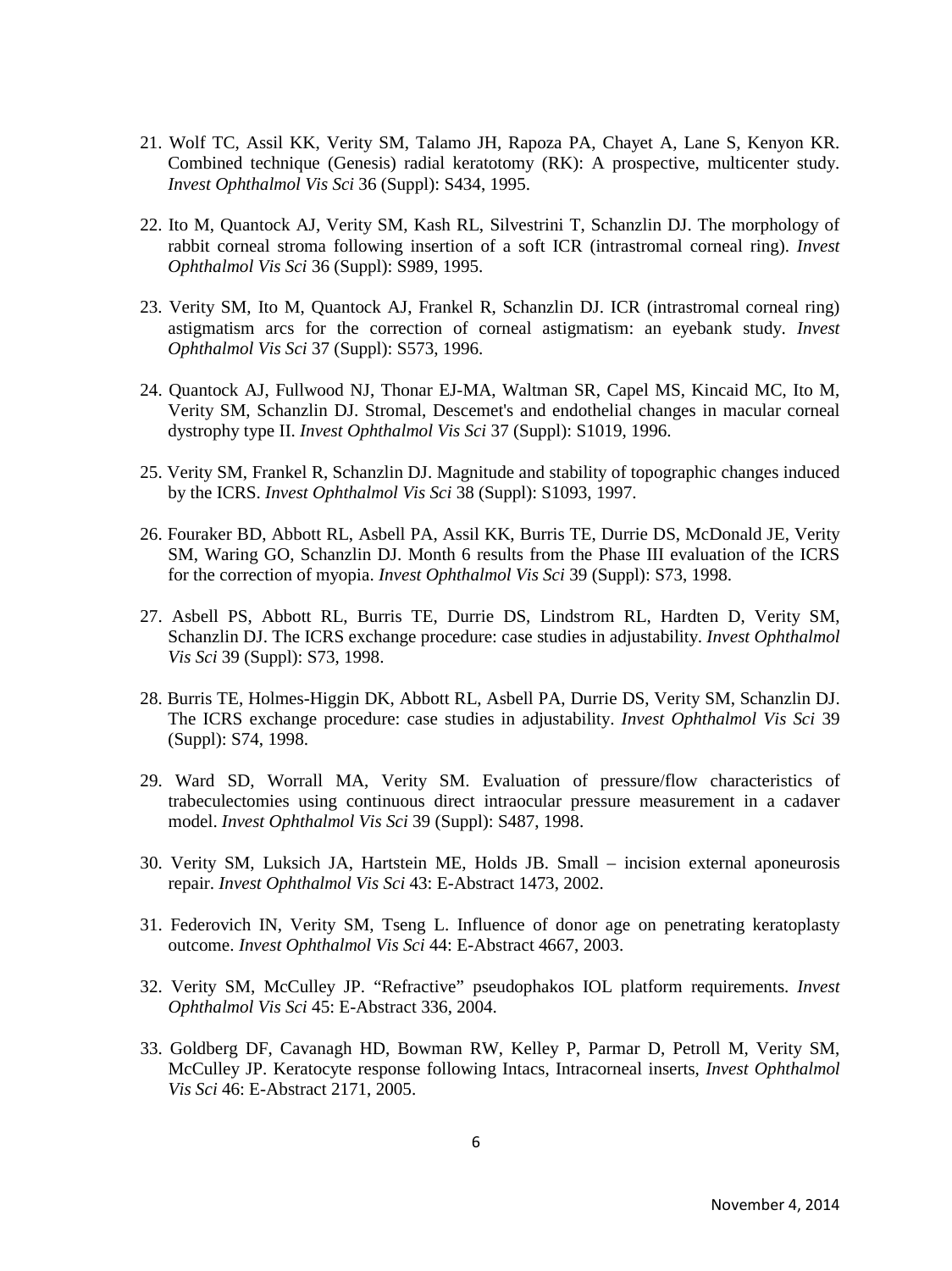- 34. Verity SM, Aronowicz J, Shine W, McCulley JP. Importance of aqueous tear evaporation associated with LASIK. *Invest Ophthalmol Vis Sci* 46: E-Abstract 4454, 2005.
- 35. Awwad ST, Bowman RW, Cavanagh HD, Verity SM, McCulley JP. Optimizing corneal refractive power calculation after myopic keratorefractive surgery. *Invest Ophthalmol Vis Sci:* E-Abstract 3616, 2006.
- 36. Muftuoglu O, Prasher P, DiPasquale M, Mootha VV, Verity S, Bowman RW, Cavanagh HD, McCulley JP. Visual and clinical outcomes of wavefront guided myopic lasik with iris registration. *Invest Ophthalmol Vis Sci:* E-Abstract 5641, 2008.
- 37. Morales ME, Purdue GF, Verity SM, Arnoldo BD, Blomquist PH. Manifestations of Stevens-Johnson Syndrome and toxic epidermal necrolysis and relation to SCORTEN. Invest Ophthalmol Vis Sci 2010 51:E-Abstract 2385.

#### **PRESENTATIONS**

- 1. Association for Research in Vision and Ophthalmology; Sarasota, Florida, 1982: "Rehydration characteristics and histological properties of lyophilized corneal tissue."
- 2. Association for Research in Vision and Ophthalmology; Sarasota, Florida, 1983: "Lenticule clarity and keratocyte repopulation characteristics of intralamellar corneal porcine xenografts in the rabbit."
- 3. Association for Research in Vision and Ophthalmology; Sarasota, Florida, 1984: "Scanning electron microscopy of surfaces of lathed corneal lenticules."
- 4. Association for Research in Vision and Ophthalmology; Sarasota, Florida, 1991: "Accuracy and precision of the EyeSys and TMS-1 computerized corneal topographic analysis systems."
- 5. Resident/Alumni Day, University of Texas Southwestern Medical Center at Dallas, Department of Ophthalmology, 1991: "Accuracy and precision of the EyeSys and TMS-1 computerized corneal topographic analysis systems."
- 6. Association for Research in Vision and Ophthalmology; Sarasota, Florida, 1992: "Fibroblast growth factor receptor messenger RNA expression in corneal cells."
- 7. Resident/Alumni Day, University of Texas Southwestern Medical Center at Dallas, Department of Ophthalmology, 1992: "rTIMP-2 treatment of alkali-burned rabbit cornea - a preliminary study."
- 8. Association for Research in Vision and Ophthalmology; Sarasota, Florida, 1993: "rTIMP-2 treatment of alkali-burned rabbit cornea."
- 9. Resident/Alumni Day, University of Texas Southwestern Medical Center at Dallas, Department of Ophthalmology, 1993: "Fibroblast growth factor receptor messenger RNA expression in corneal cells."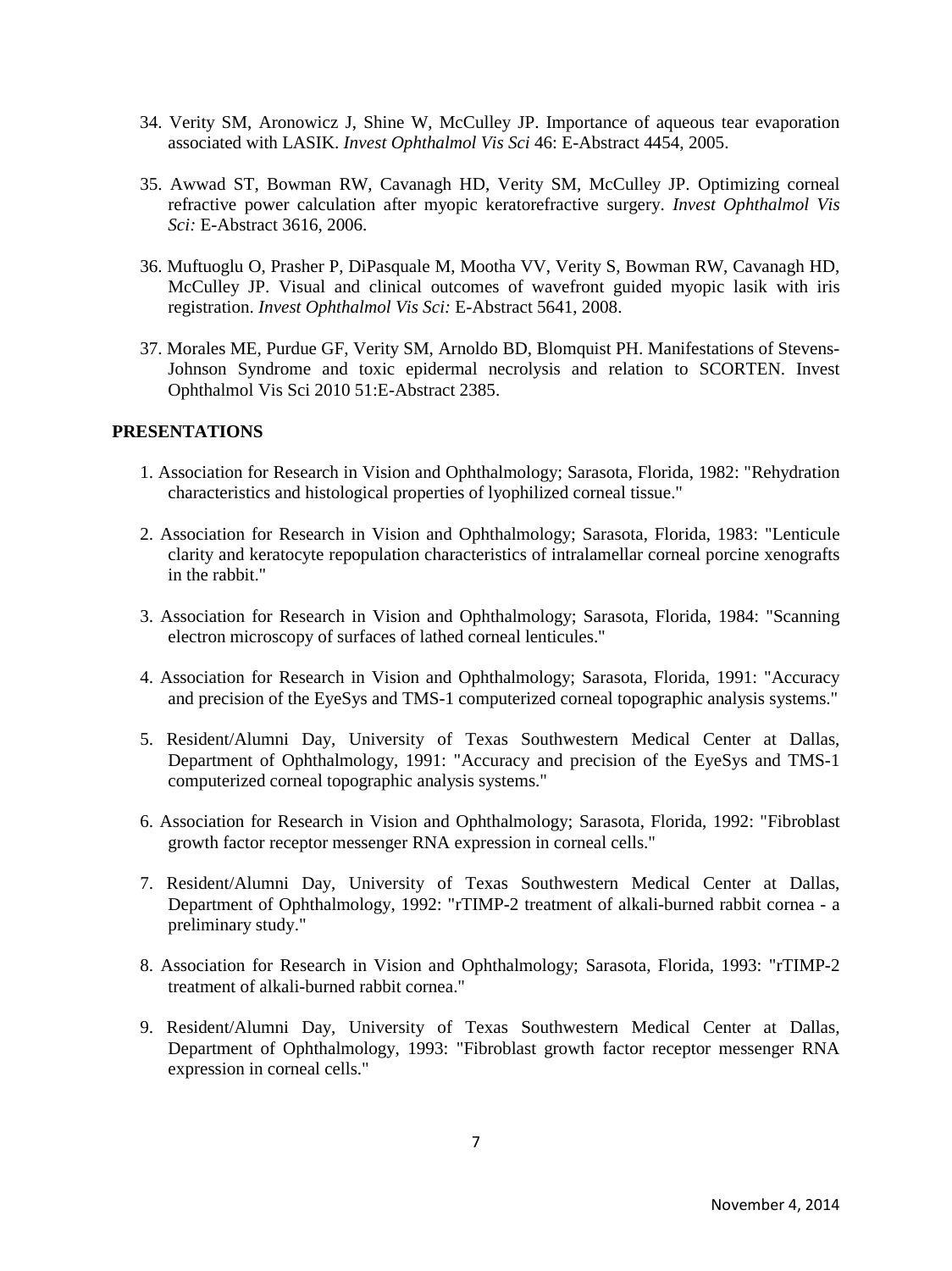- 10. American Academy of Ophthalmology Annual Meeting, San Francisco, California, 1994: "The combined (Genesis) technique of radial keratotomy: a prospective, multicenter clinical study."
- 11. American Society of Cataract and Refractive Surgery Annual Meeting, San Diego, California, 1995: "Radial keratotomy for topographically confirmed residual myopic astigmatism."
- 12. American Society of Cataract and Refractive Surgery Annual Meeting, San Diego, California, 1995: "The combined technique of radial keratotomy - a prospective multicentered clinical trial."
- 13. Association for Research in Vision and Ophthalmology, Ft. Lauderdale, Florida, 1995: "Two incision radial keratotomy for low myopia with astigmatism."
- 14. Resident/Alumni Day, Saint Louis University Health Sciences Center, Department of Ophthalmology, 1995: "Two incision radial keratotomy for low myopia with astigmatism."
- 15. Contact Lens Association of Ophthalmologists Annual Meeting, Las Vegas, Nevada, 1996: "Corneal topographic utilization in a refractive and contact lens practice." Course director.
- 16. Association for Research in Vision and Ophthalmology, Ft. Lauderdale, Florida, 1996: "ICR (intrastromal corneal ring) astigmatism arcs for the correction of corneal astigmatism: an eyebank study."
- 17. Association of Technical Personnel in Ophthalmology, St. Louis, Missouri, 1996: "The intrastromal corneal ring for the correction of myopia."
- 18. International Society of Refractive Surgery, Mid-Summer Symposium, Minneapolis, Minnesota, 1996: "Long-term follow-up of Phase I feasibility trial of the ICR (intrastromal corneal ring)."
- 19. International Society of Refractive Surgery, Mid-Summer Symposium, Minneapolis, Minnesota, 1996: "Orbscan corneal topography in postoperative patients: Case studies reports."
- 20. International Society of Refractive Surgery, Pre-American Academy of Ophthalmology Conference, Chicago, Illinois, 1996: "The ICRS for myopic correction: One-year follow-up from one clinical site."
- 21. Association for Research in Vision and Ophthalmology, Ft. Lauderdale, Florida, 1997: "Magnitude and stability of topographic changes induced by the ICRS."
- 22. Resident/Alumni Day, Saint Louis University Health Sciences Center, Department of Ophthalmology, 1997: "Hyperopia - the final refractive frontier."
- 23. World Refractive Surgery Symposium, Orlando, Florida, 1997: "Significance of topographic change induced by the ICRS."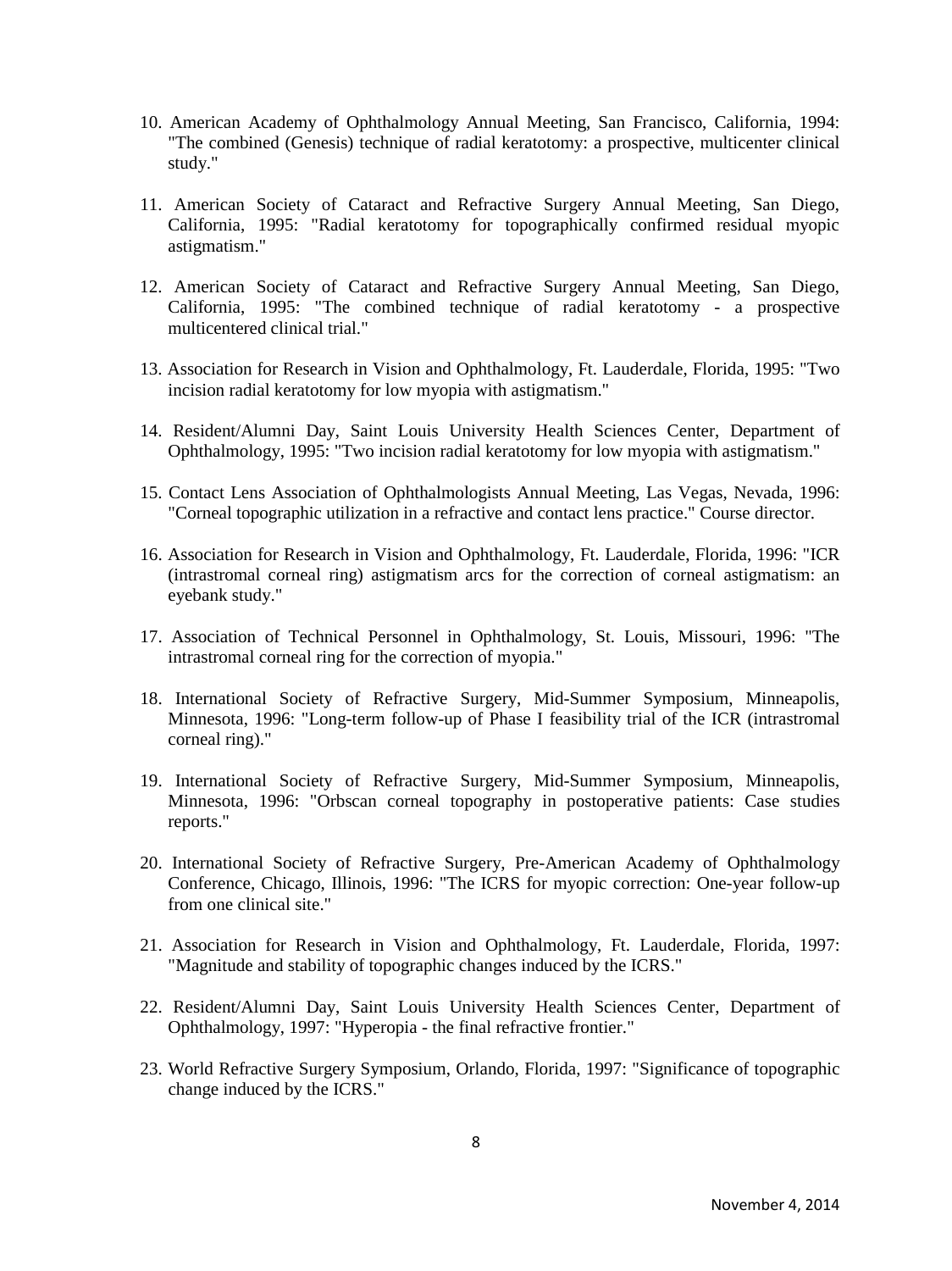- 24. Breakout Session Ring, Lenses and Future Technologies. World Refractive Surgery Symposium, Orlando, Florida, 1997: "ICR Phase II update - 1-year results."
- 25. American Society of Cataract and Refractive Surgery Annual Meeting, San Diego, California, 1998: "Two-year results of the ICRS for the correction of myopia."
- 26. Ophthalmic Update XV for Nurses. St. Louis Chapter of the American Society of Ophthalmic Registered Nurses. St. Louis, March 25, 2000. "Intacs- A revolution in refractive surgery."
- 27. Midwest Academic Refractive Consortium (MARC) Course, Columbia, MO, June 3, 2000: "Introduction to Intacs Intrastromal Corneal Rings," "LASIK Surgical Technique."
- 28. Missouri Society of Eye Physicians and Surgeons Annual Meeting and Clinical Conference, Branson, MO, June 10, 2000: "Corneal Intrastromal Rings."
- 29. CLAO Regional Basic Contact Lens Course, St. Louis, September 10, 2000: "Complications of Contact Lenses."
- 30. World Refractive Surgery Symposium, Dallas, Texas, 2000. "Adjusting visual outcomes with Intacs: FDA-monitored clinical trial results."
- 31. American Academy of Ophthalmology Meeting, Dallas, Texas, 2000. "Risk factors for postoperative visual symptoms with Intacs for myopia."
- 32. Midwest Academic Refractive Consortium (MARC) Course, Overland Park, KS, November 11, 2000: "Intacs Surgical Technique."
- 33. Refractive Surgery Subspecialty Day, New Options and New Horizons,  $105^{\text{th}}$  Annual AAO Meeting, New Orleans, LA, 2001: "Intacs for Myopia and Hyperopia."
- 34. ASORN 25<sup>th</sup> Annual Meeting, New Orleans, LA, 2001: "Alternative Refractive Procedures."
- 35. Midwest Academic Refractive Consortium (MARC) Course, Iowa City, Iowa, April 20, 2002: "Novel Uses of Intacs."
- 36. VISX, Hansatome, LASIK certification couse, Dallas, TX, November 3, 2002: "LASIK: Complications and management."
- 37. International Society of Refractive Surgery, Fall Refractive and Cataract Symposium, Orlando, Florida, October 18, 2002: "Explanation of Intacs After Long-Term Wear."
- 38. American Society of Cataract and Refractive Surgery Annual Meeting, San Diego, California, 2004: "Curvularia Keratitis After Routine Clear Corneal Phacoemulsification."
- 39. American Society of Cataract and Refractive Surgery Annual Meeting, Washington D.C., April 19, 2005: "Importance of Aqueous Tear Evaporation Associated with LASIK."
- 40. Texas Medical Association Annual Meeting, Grapevine, Texas, May 13, 2005: "Intacs: Emerging Clinical Applications."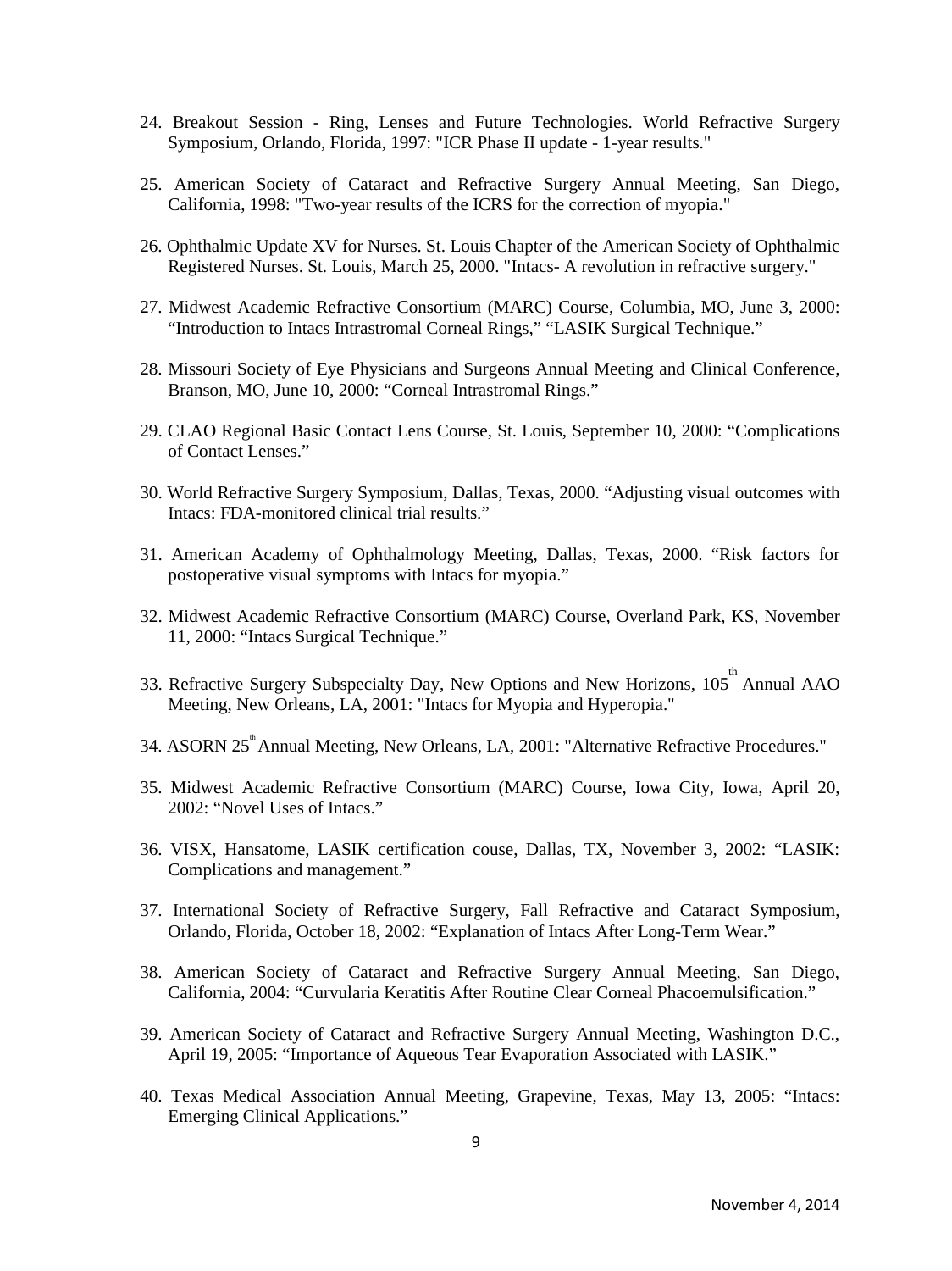- 41. The Castroviejo Society Federated Scientific Session, Chicago, Illinois, October 15, 2005: "Tissue sparing strategy in the treatment of ocular surface neoplasia."
- 42. Resident/Alumni Day, Saint Louis University Health Sciences Center, Department of Ophthalmology, 2006: "IOL calculations in the post-refractive surgery patient."
- 43. Ophthalmology at the Crossroads: Not Across Yet 2007, Dallas, Texas, December 1, 2007: "Update of Tears and the Ocular Surface."
- 44. American Society of Cataract and Refractive Surgery Annual Meeting, San Francisco, California, April 7, 2009: "Relative benefits of fully preloaded aspheric IOL delivery systems."
- 45. Ophthalmology Review for the Primary Care Physician, Dallas, Texas, September 13, 2009: "Anterior segment manifestations of adult rheumatoid arthritis."

## **SELECTED PRESENTATIONS**

- 1. Burris TE, Abbott RL, Asbell PA, Assil KK, Durrie DS, McDonald JE, Rowsey JJ, Verity SM, Waring GO, Schanzlin DJ. Preliminary phase III results of the ICRS. ISRS World Refractive Surgery Symposium, Orlando FL, June 1997.
- 2. Parolini B, Hersh P, Verity S, Braunstein R, Caruso D, Krueger R. Epithelial removal with the HydroBrush Keratome. ASCRS Annual Meeting, San Diego, CA, April 1998.
- 3. Sun XK, Krueger RR, Verity SM. Contrast sensitivity testing in LASIK for myopia. ISRS Fall World Refractive Surgery Symposium, Orlando, FL, October 1999.
- 4. Fleming J, Asbell P, Abbott RL, Assil KK, Burris TE, Durrie DS, Fouraker BD, McDonald JE, Schanzlin DJ, Verity SM, Waring GO. Intacs offers patients a unique feature. ISRS World Refractive Surgery Symposium, Miami, FL, July, 2000.
- 5. Federovich IN, Verity S, Tseng L. Influence of donor age on penetrating keratoplasty outcome. ARVO Annual Meeting, Ft. Lauderdale, FL, May 2003.
- 6. Goldberg DF, Cavanagh HD, Bowman W, Kelley P, Parmar D, Petroll M, Verity SM, McCulley JP. Keratocyte response following Intacs intracorneal lens inserts, flap creation by femtosecond laser ablation (intralase) for LASIK. Invest Ophthalmol Vis Sci 2005 46: E-Abstract 2171.
- 7. Awwad ST, Bowman RW, Cavanagh HD, Verity SM, McCulley JP. Optimizing corneal power calculation after myopic keratorefractive surgery. Invest Ophthalmol Vis Sci 2006 47: E-Abstract 3616.
- 8. Awwad ST,DiPasquale MA, Klby AE, Bowman R, Verity SM, Cavanagh HD, McCulley JP. Evaluation of the accuracy of the double-k adjusted IOL formulas in IOL calculation after keratorefractive surgery. ASCRS Annual Meeting, San Diego, CA, May 2007.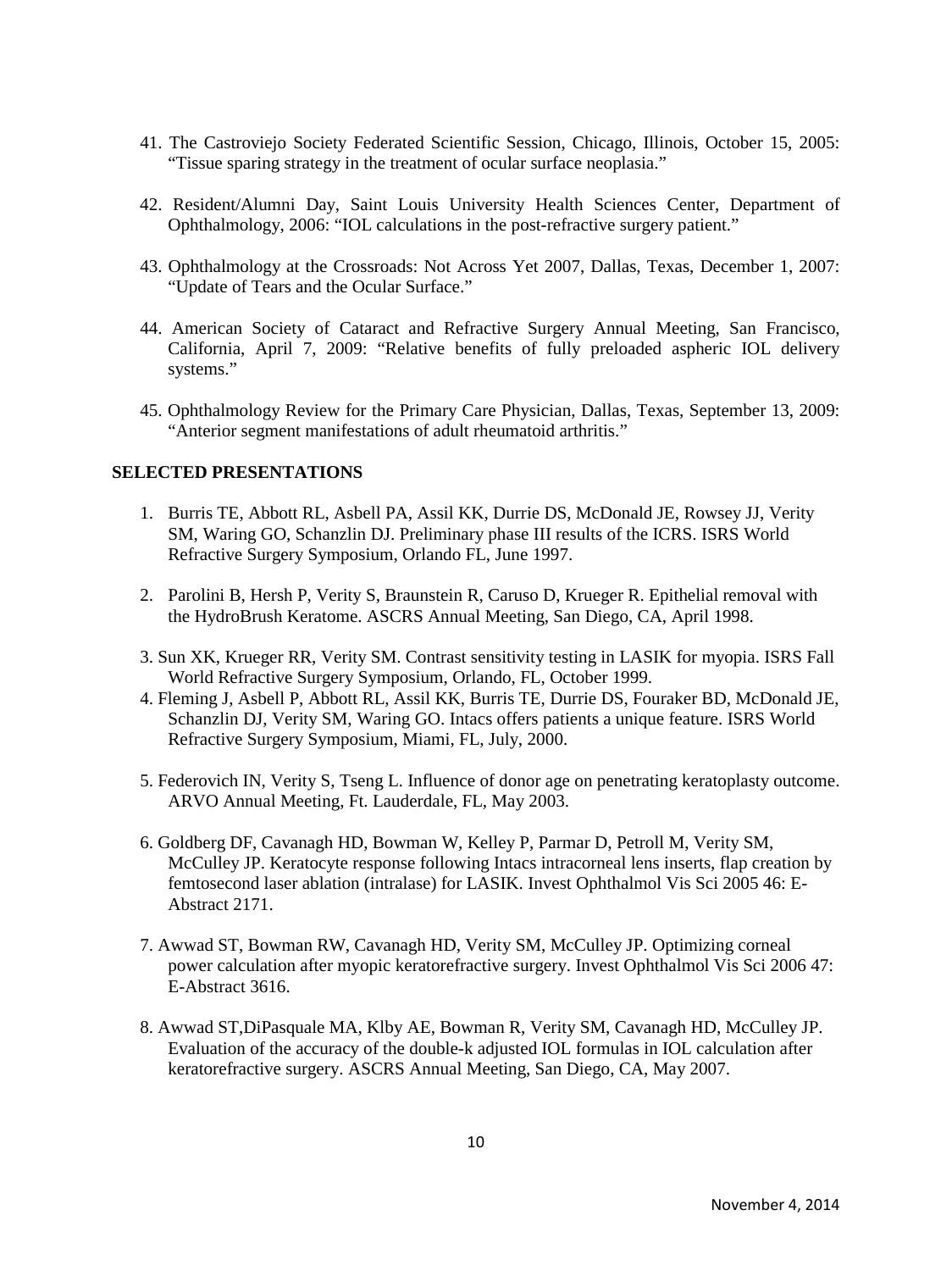- 9. Muftuoglu O, Prasher P, DiPasquale M, Mootha VV, Verity SM, Bowman RW, Cavanagh HD, McCulley JP. Visual and clinical outcomes of wavefront guided myopic lasik with iris registration. Invest Ophthalmol Vis Sci 2008 49: E-Abstract 5641.
- 10. Mohamed EM, Wojtowicz JC, Bowman RW, Cavanagh D, Mootha V, Verity S, McCulley JP. Corneal thickness association with ocular and corneal wavefront aberrations. Invest Ophthalmol Vis Sci 2009 50: E-Abstract 1566.
- 11. Muftuoglu O, Verity S, Bowman W, Cavanagh D, McCulley JP, Mootha V. Novel applications of femtosecond laser for deep anterior lamellar keratoplasty. Invest Ophthalmol Vis Sci 2009 50: E-Abstract 1240.
- 12. Muftuoglu O, Chu CY, Prasher P, Mootha V, Verity SM, McCulley JP, Bowman RW. Laser in situ keratomileusis for residual refractive errors after apodized diffractive multifocal IOL implantation. ASCRS Annual Meeting, San Francisco, CA, April 2009.
- 13. Chu CY, Muftuoglu O, Verity SM, Mootha VV, Cavanagh D, McCulley JP, Bowman RW. Outcomes of limbal relaxing incisions with apodized diffractive multifocal IOL implantation. ASCRS Annual Meeting, San Francisco, CA, April 2009.
- 14. Dao LM, Muftuoglu O, Verity SM, Mootha V, Cavanagh D, McCulley JP, Bowman RW. Visual and refractive outcomes of apodized diffractive multifocal IOL. ASCRS Annual Meeting, San Francisco, CA, April 2009.
- 15. Kovoor T, Muftuoglu O, Mootha V, Verity SM, Bowman RW, Cavanagh D, McCulley JP. Evaluation of zonal equivalent keratometry readings after LASIK. ASCRS Annual Meeting, San Francisco, CA, April 2009.
- 16. Shulkin Z, Muftuoglu O, McCulley JP, Verity SM, Bowman RW, Mootha V. Relationship between anterior and posterior corneal higher-order aberrations and ocular wavefront aberrations. ASCRS Annual Meeting, San Francisco, CA, April 2009.
- 17. Dacey M, Sullivan BR, Verity SM. Tissue sparing strategy in treatment of ocular surface neoplasia using topical Mitomycin-C. ASCRS Annual Meeting, San Francisco, CA, April 2009.
- 18. Muftuoglu O, Prasher P, Bowman RW, Verity SM, Cavanagh D, McCulley JP, Mootha V. Evaluation of corneal parameters and spherical aberration after DSAEK measured with pentacam system. ASCRS Annual Meeting, San Francisco, CA, April 2009.
- 19. Muftuoglu O, Prasher P, Falknor CL, Verity SM, Bowman RW, McCulley JP. Scheimpflug rotating imaging parameters and corneal higher-order aberrations are important in distinguishing normal from keratoconus. AAO Annual Meeting, San Francisco, CA, November 2009.
- 20. Morales ME, Purdue GF, Verity SM, Arnoldo BD, Blomquist PH. Manifestations of Stevens-Johnson Syndrome and toxic epidermal necrolysis and relation to SCORTEN. Invest Ophthalmol Vis Sci 2010 51:E-Abstract 2385.

## **PUBLICATIONS**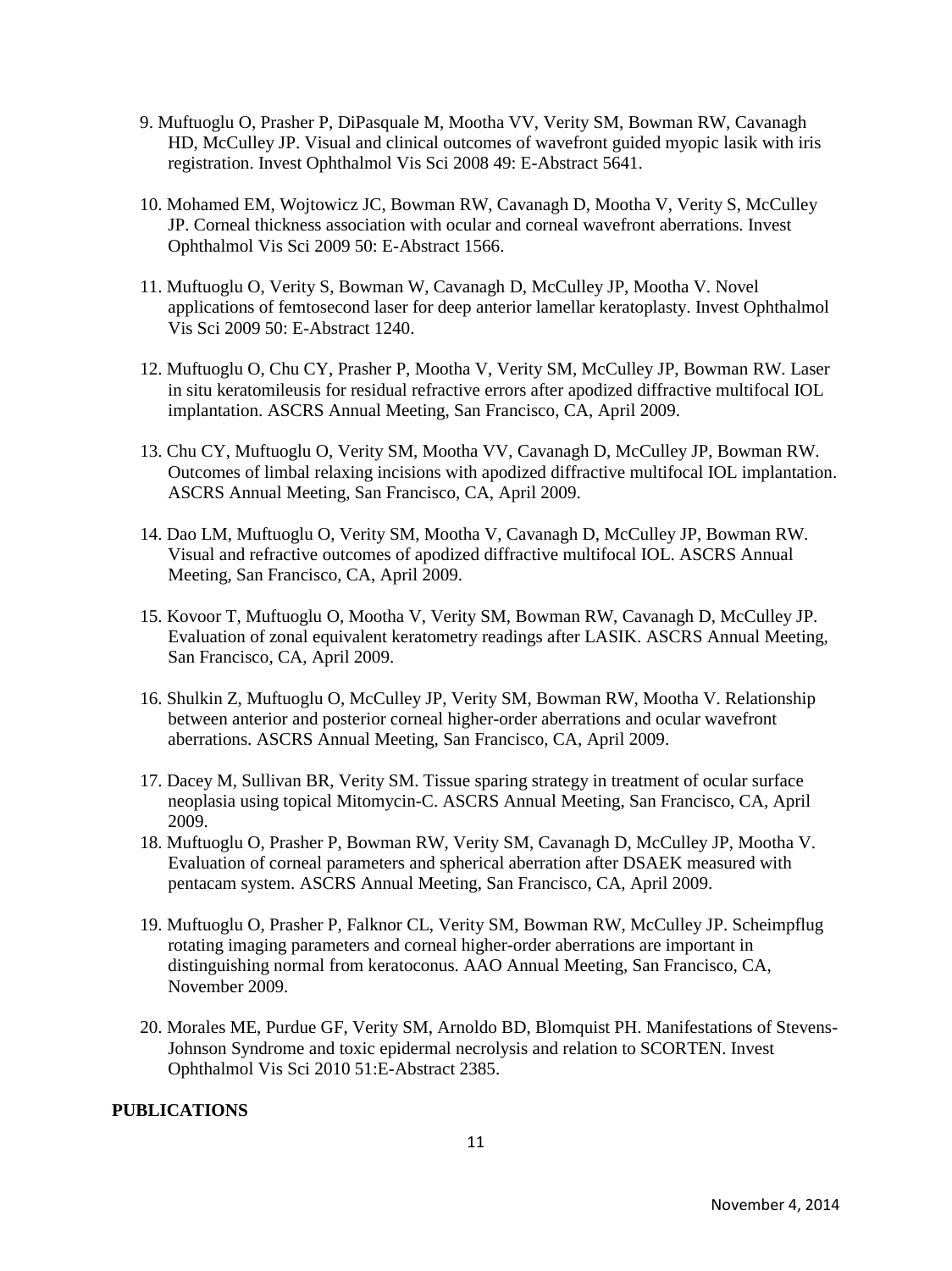- 1. Maguen E, Pinhas S, Verity SM, Nesburn AB. Keratophakia with lyophilized cornea lathed at room temperature: New techniques and experimental surgical results. *Ophthalmic Surg*  1983;14:759-762.
- 2. Jester JV, Logan DK, Verity SM. In vitro generation of chemotactic factors following keratorefractive surgery techniques in rabbit corneas. *Cornea* 1983;2: 69-80.
- 3. Maguen E, Nesburn AB, Verity SM, Rosner IR. Myopic extended wear contact lenses in 100 patients: A retrospective study. *The CLAO Journal* 1984;10: 335-340.
- 4. Willey DE, Maguen E, Pinhas S, Verity SM, Nesburn AB. Antibody response following implantation of xenogeneic lenticules. *Cornea* 1984;3: 33-36.
- 5. Suarez E, Arffa RC, Salmeron B, Verity SM, Klyce SD, McDonald MB, Kaufman HE. Efficacy of surgical modifications in myopic epikeratophakia. *J Refract Surg* 1985;1:156- 159.
- 6. Robin JB, Schanzlin DJ, Verity SM, Barron BA, Arffa RC, Suarez E, Kaufman HE. Peripheral corneal disorders: A review. *Survey Ophthalmol* 1986;31: 1-36.
- 7. Morgan KS, Arffa RC, Marvelli TL, Verity SM. Five-year follow-up of epikeratophakia in children. *Ophthalmology* 1986;93: 423-432.
- 8. Moore MB, Gebhardt BM, Verity SM, McDonald MB. Fate of lyophilized xenogeneic corneal lenticules in intrastromal implantation and epikeratophakia. *Invest Ophthalmol Vis Sci*  1987;28: 555-559.
- 9. Wilson SE, Verity SM, Conger DL. Accuracy and precision of the corneal analysis system and the topographic modeling system. *Cornea* 1992;11: 28-35.
- 10. Maguire LJ, Wilson SE, Camp JJ, Verity SM. Evaluating the reproducibility of topographic systems on spherical surfaces. *Arch Ophthalmol* 1993;111: 259-262.
- 11. Verity SM, Talamo JH, Chayet A, Wolf TC, Rapoza P, Schanzlin DJ, Lane S, Kenyon K, Assil KK: The combined (Genesis) technique of radial keratotomy: A prospective, multicenter study. *Ophthalmology* 1995;102: 1908-1917.
- 12. Quantock AJ, Fullwood NJ, Thonar E J-MA, Waltman SR, Capel MC, Ito M, Verity SM, Schanzlin DJ. Macular corneal dystrophy type II: Multiple studies on a cornea with low levels of sulfated keratan sulfate. *Eye* 1997;11: 57-67.
- 13. Quantock AJ, Verity SM, Schanzlin DJ. The organization of collagen in lyophilized cornea. *J Refract Surg* 1997;13: 167-170.
- 14. Suarez E, Verity SM, Torres FA, Assil KK. Two-incision radial keratotomy for low myopia with astigmatism. *J Cataract Refract Surg* 1997;23: 502-508.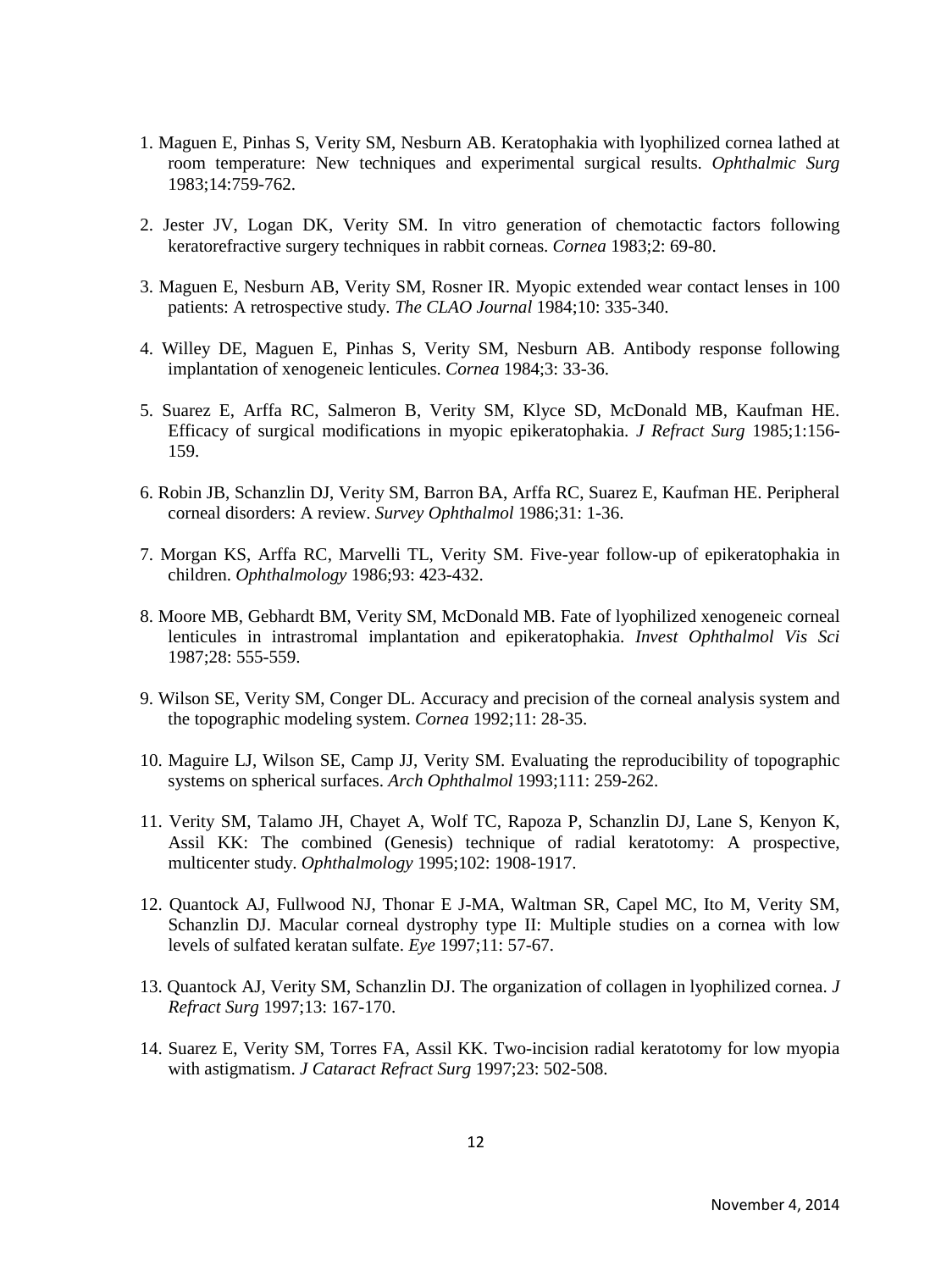- 15. Handler SP, Franklin AJ, Verity S, Kincaid MC, Davitt BV. Recurrence of an iris melanocytoma and secondary glaucoma in an 8-year-old African-American girl. *Ophthalmic Practice* 2000;18: 332-335.
- 16. Asbell PA, Ucakhan OO, Abbott RL, Assil KA, Buris TE, Durrie DS, Lindstrom RL, Schanzlin DJ, Verity SM, Waring GO: Intrastromal Corneal Ring Segments: Reversibility of Refractive Effect. *J Refract Surg* 2001;17:25-31.
- 17. Schanzlin DJ, Abbott RL, Asbell PA, Assil KK, Burris TE, Durrie DS, Fouraker BD, Lindstrom RL, McDonald II JE, Verity SM, Waring GO: Two-year Outcomes of Intrastromal Corneal Ring Segments for the Correction of Myopia. *Ophthalmology* 2001;108: 1688-1694.
- 18. Mendelblatt D, McCulley JP, Bowman RW, Verity SM, Cavanagh HD. Effects of an educational seminar on rejection demographics in patients presenting for laser in situ Keratomileusis. *Eye Contact Lens* 2003;29: 69-71.
- 19. Petroll WM, Goldberg D, Lindsey SS, Kelley PS, Cavanagh HD, Bowman RW, Parmar DN, Verity SM, McCulley JP. Confocal assessment of the corneal response in intracorneal lens insertion and laser in situ keratomileusis with flap creation using Intralase. *J Cataract Refract Surg* 2006;32: 1119-1128.
- 20. Ly Linda, McCulley JP, Verity SM, Cavanagh HD, Bowman R,WM, Petroll WM. Evaluation of Intrastromal Lipid Deposits After Intacs Implantation Using In Vivo Confocal Microscopy. *Eye Contact Lens* 2006;32, 211-215.
- 21. Hu MY, McCulley JP, Cavanagh HD, Bowman RW, Verity SM, Mootha VV, Petroll WM. Comparison of the corneal response to laser in situ keratomileusis with flap creation using the FS15 and FS30 femtosecond lasers: clinical and confocal microscopy findings. J Cataract Refract Surg. 2007;33:673-81.
- 22. Lindsey SS, McCulley JP, Cavanagh HD, Verity SM, Bowman RW, Petroll WM. Prospective evaluation of PermaVision intracorneal implants using in vivo confocal microscopy. J Refract Surg. 2007;23:410-3.
- 23. Awwad ST, Dwarakanathan S, Bowman RW, Cavanagh HD, Verity SM, Mootha VV, McCulley JP. Intraocular lens power calculation after radial keratotomy: estimating the refractive corneal power. J Cataract Refract Surg. 2007;33:1045-50.
- 24. Awwad ST, Manasseh C, Bowman RW, Cavanagh HD, Verity S, Mootha V, McCulley JP. Intraocular lens power calculation after myopic laser in situ keratomileusis: Estimating the corneal refractive power. J Cataract Refract Surg. 2008;34:1070-6.
- 25. Petroll WM, Bowman RW, Cavanagh HD, Verity SM, Mootha VV, McCulley JP. Assessment of keratocyte activation following LASIK with flap creation using the Intralase FS60 laser. J Refract Surg. 2008;24:847-849.
- 26. Verity SM, McCulley JP, Bowman RW, Cavanagh HD, Petroll WM. Outcomes of PermaVision intracorneal implants for the correction of hyperopia. Am J Ophthalmol. 2009; 147:973-977.